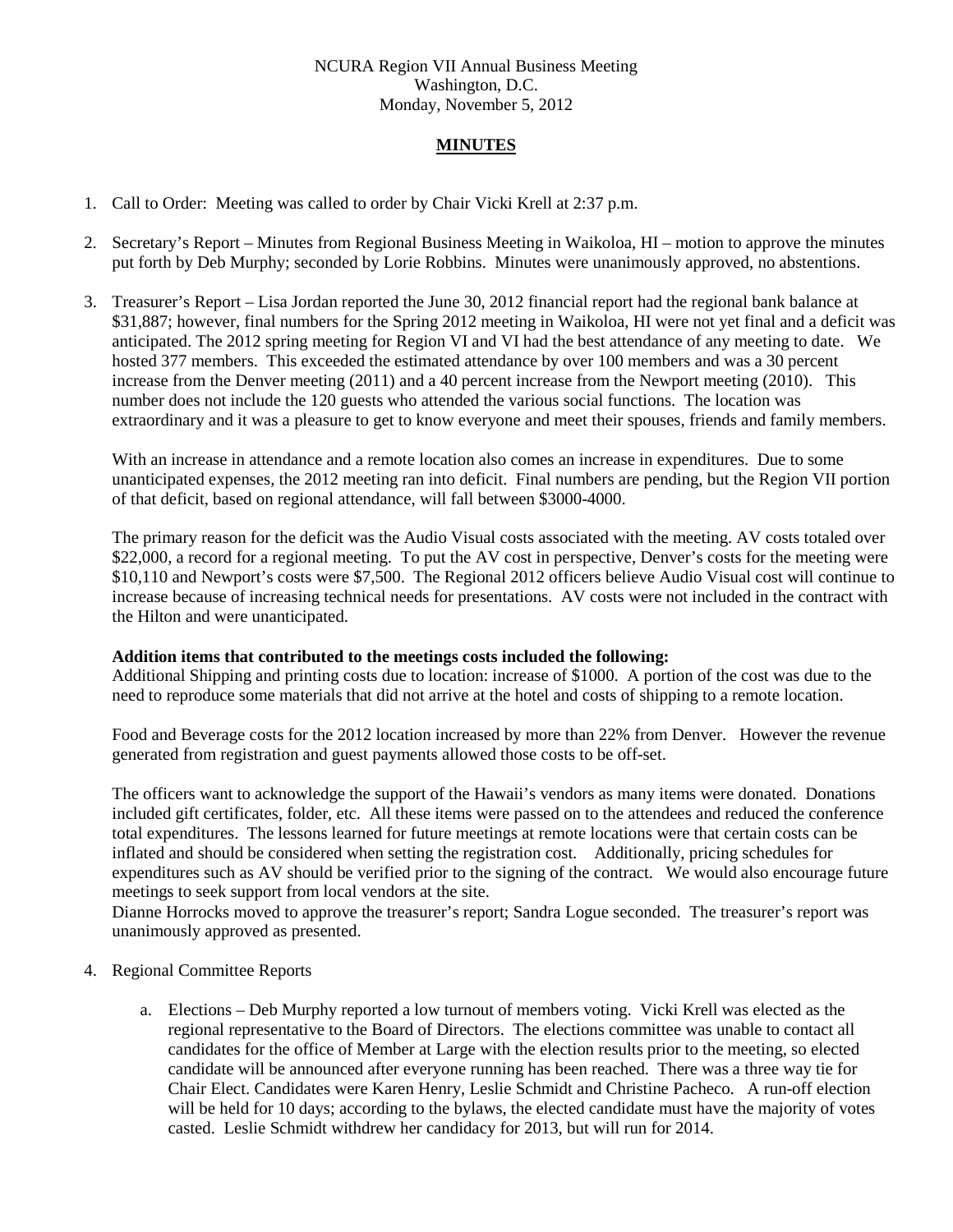Vicki Krell commented that the region was very lucky to have three exceptional candidates and thanked all for running for office.

Deb said that Chris Hansen from the National office was a big help in getting the ballots out via Survey Monkey. One of the region's new members commented that they didn't know anything about the candidates to make a decision on who to vote for. Vicki reminded everyone that the candidate information is available on the region's website. Deb encouraged members to meet their candidates at the meeting or call a colleague to obtain more information.

b. Board of Directors – Josie Jimenez:

## **Reflections of NCURA 2012**

Oh yes, and **OUR** world in 2012 went through FCOI implementation (heavens!), Grant Reform (talk of a new circular), Sequestration (the Fiscal Cliff), The National Research Council (NRC) report: *Research Universities and the Future of America: Ten Breakthrough Actions Vital to Our Nation's Prosperity and Security* (where we liked #'s 3, 4, 6, and 7)*,* just to name a few. Whether Blue or Red, young or old, federal or non-federal, sponsored research has been a part of our life, well…for a long time and we hope it will be for a long time to come.

What about NCURA in 2012? Here are a few reflections:

Even though NCURA is the world's first and largest association (now well over 7,000 members) of research administrators, we did not, and do not want to rest on our laurels. We started 2012 communicating what our Brand was and how it was not just our logo (even our brand new one), our website, our cool NCURA YouTube Tuesdays, our stellar Traveling Workshops, our spectacular national conferences, or our other great benefits and programs. It's our reputation - what we say and do. It's the overall NCURA experience from start to finish. Each of us creates that brand and each of us experiences that brand. The professional network and professional development activities we all participate in, through NCURA, are supported by the tagline we created this year – supporting research…*together*. Let's continue to build our brand.

We developed and sent out a Membership Survey to ensure we stay on the cutting edge of what we, as research administrators, want from our National Organization. We had 1,200 respondents and here is a summary of the feedback:

When asked if NCURA represents the interests of the profession, 94% agreed-to-strongly agreed and 93% agreed-to-strongly agreed that NCURA is keeping pace with the changes in the profession. 84% responded that they found NCURA to be Very Valuable to Valuable. Areas where we can improve – the NCURA website (new one going live very soon and NCURA Collaborate is growing by the day – soon to go mobile) and providing clear understanding of how volunteering work in NCURA at the Regional and National level (we have Presidential Task forces looking at these). Lastly, 86% rated the NCURA Magazine Very Good and Good and 73% preferred to read the hard copy of the magazine.

The NCURA Board performed a SWOT (Strengths, Weaknesses, Opportunities and Threats) analysis of our organization and Board Members Bruce Morgan and Nancy Daneau wrote a very nice article about our results – here are some of the highlights.

Strengths and Weaknesses: NCURA's strength comes from its members and our willingness to volunteer our time and effort to help one another. Our "community" culture permeates our organization. We are recognized for being a community of communities - communities full of professionals. However, one of NCURA's most valued strengths, the volunteer culture created by all of us, also represents a potential weakness. As NCURA's membership continues to grow, sustaining our culture of volunteerism will become more difficult. It is essential that we continue to find ways to increase volunteer opportunities to keep all of us engaged for the benefit and the betterment of NCURA.

Threats: Our threats continue to be the economy and its impact on our members, including shrinking institutional budgets, increasing workloads and less time for professional development. Complacency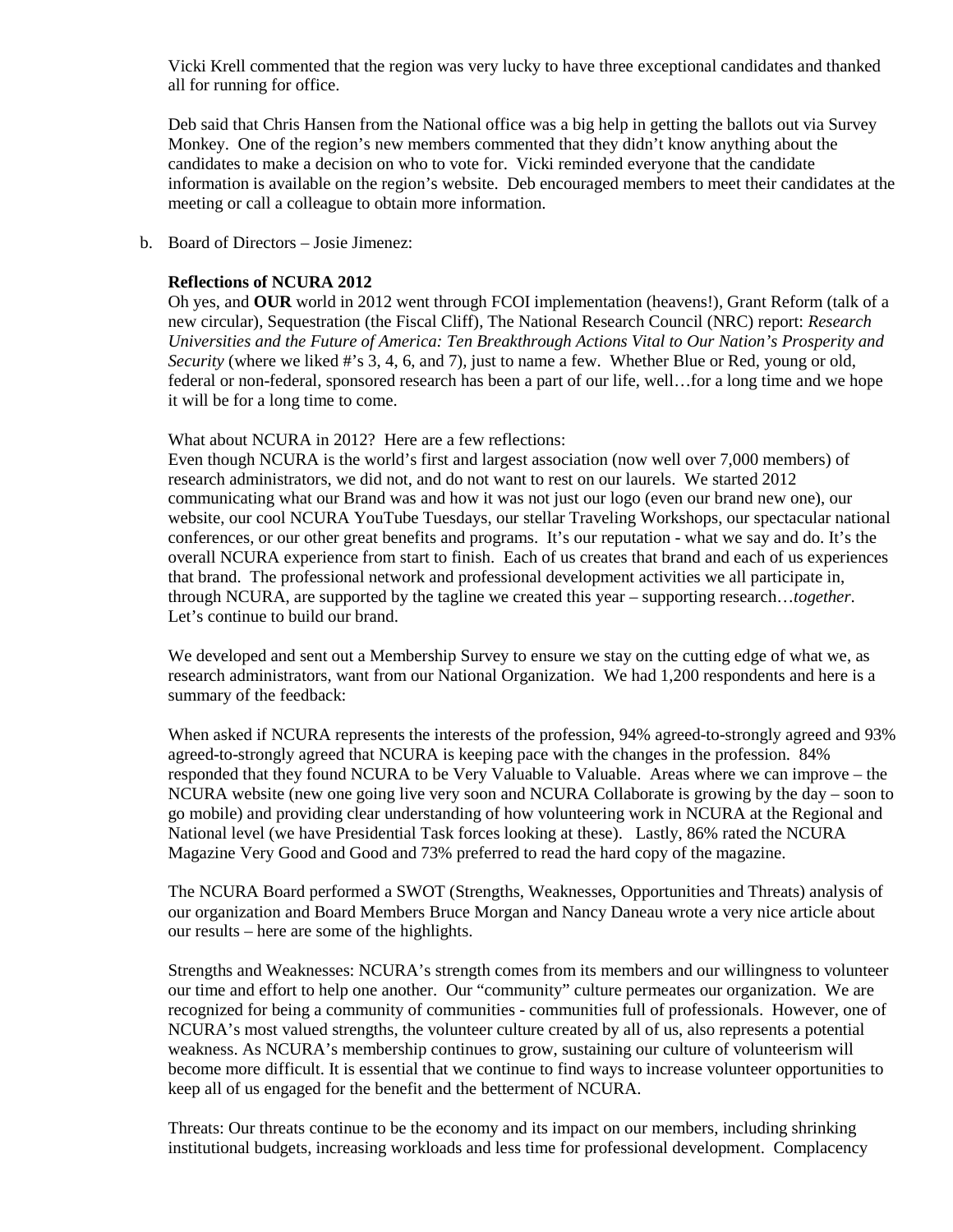was recognized as a threat however, competition from other non-profit and for-profit organizations actually keeps NCURA from becoming complacent and ensures that we stay on the cutting edge of research administration training and professional development. We did not become the largest by being complacent – that's for sure.

We worked on restructuring the Professional Development Committee (PDC) to take on more and they are doing great. As mentioned above we created the New Volunteer Opportunities and Volunteer Pathways task forces to help our Presenters, Leaders, and Other Volunteers grow and develop. The Global Working Group was established to plan for future infrastructure related to global activities. For example, our first NCURA Fundamentals of Sponsored Project Administration: *Global Edition* held in Qatar at Qatar University (thanks Bob Andresen and David Mayo). We received funding for our very first grant proposal entitled, *Bilat U.S. 2.0 - Bilateral Coordination for the Enhancement and Development of S&T Partnerships between the European Union and the United States of America.* We had a presence this year in Japan, Ireland, Denmark, Australia, and Canada. We held our 1<sup>st</sup> EVER International meeting with the Pre-Award (PRA) Conference in enchanting Vancouver in July (thanks to Denise Wallen, Norm Hebert, and crew) while we had a tremendously successful FRA in Orlando (kudos to Michelle Vazin, Brenda Kavanaugh, and team).

We continue to strengthen the infrastructure for NCURA's Educational Scholarship Fund (ESF). NCURA Past President Pam Whitlock has agreed to Chair the Task Force that is responsible for making ESF fully functional. ESF has had remarkable interest therefore we needed to create a governance for using the gifts to provide financial assistance to and support of continuing education needs for Research Administrators. The areas of support include: NCURA sponsored programs such as traveling workshops, national conferences and accompanying workshops (FRA, PRA, Annual Meeting) and, Graduate Certificate programs in Research Administration, Master's Degree in Research Administration.

Youtube Tuesdays keep coming. We have 325 subscribers and over 86,000 views from Aug. 2011 to Sept. 2012 (cool).

Lastly, the 2012 Board (what a great group!!) updated a five year planning document which envisions that by 2017, NCURA:

"…will have an increased and engaged membership base."

"…will continue to advance the profession of research administration."

"…will continue to be a global leader in the innovation of research management and administration practices and professional development."

"… shall further establish itself as an essential partner in supporting the research enterprise."

"…will strategically expand, nurture and capitalize our alliances and partnerships."

"…will effectively and efficiently use technology for sharing programming and membership engagement."

All of these accomplishments involved many. Thanks very much to the Executive Committee – a great working group that helped implement what we felt best for the organization in 2012 – a great team effort. I appreciate the work of the NCURA Magazine that continues to produce top notch, professional grade issues – thanks for working with me on getting the 2012 word out. Lastly, a successful organization is built upon a strong central staff - the National Office is truly professional and absolutely AWEsome to work with. They regularly Do It Live!

- c. Nominating and Leadership Development Committee Tony Onofrietti for Jackie Hinton:
	- 1. The NLDC met in the Washington, DC NCURA Office on March 21-22, 2012 to recommend candidates for the positions of Vice-President/President Elect and Members-at-Large and to recommend nominees as award recipients.

Offices:

• Vice-President/President Elect (2 nominees; 2 recommended)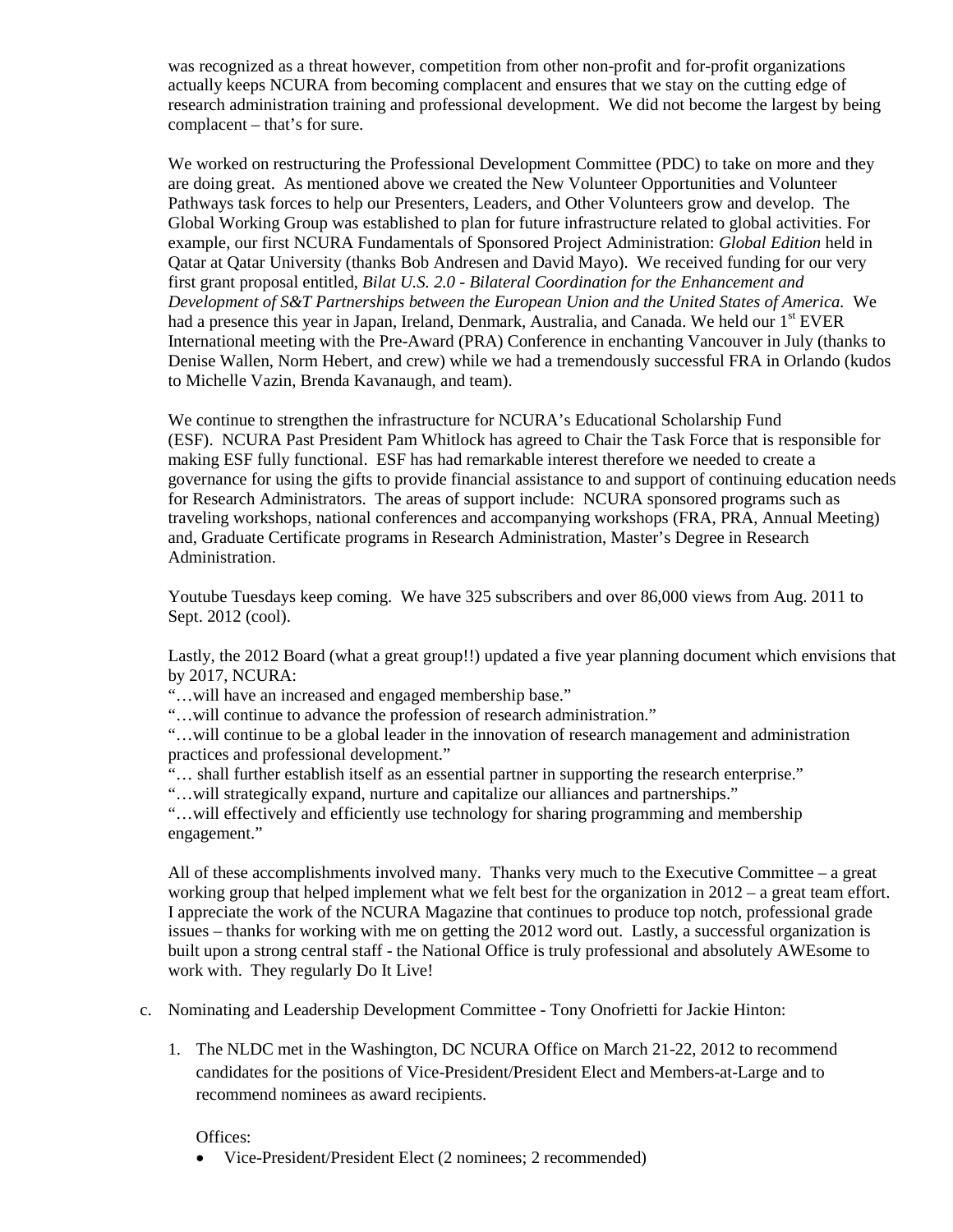• Member-at-Large (8 nominees; 4 recommended)

Committee members also recommended candidates for the following awards:

- Joseph F. Carrabino Award (1 nominee from NSF; 1 recommended)
- Outstanding Achievement in Research Administration (1 nominee; 1 recommended)
- Distinguished Service Award (6 nominees; 5 recommended)
- Catherine Core Minority Travel Award (7 nominees; 4 recommended)
	- o **Congratulations to Valerie Knight, Arizona State University** as an 2012 award recipient.

## Selection Process

Prior to the meeting, NLDC members received nomination packets for each candidate. We then reviewed the nomination materials and ranked each candidate using a form provided by NCURA. During the meeting, the committee ranked potential nominees and final candidates for recommendation to the NCURA Board.

Immediately following the NLDC meeting, award recipients and officer candidates were contacted by the NLDC Chair and Incoming Chair. Candidates who were not selected received written notice from Myrta Stager, Manager, Volunteer and Regional Relations.

- 2. Myrta Stager, Manager, Volunteer & Regional Relations, retired May 31, 2012. Committee members thanked Myrta for her outstanding service to individuals and the organization. She has been an excellent liaison with regional members and leaders, helping to bridge member activities across the country and providing a personal link to the NCURA leadership and office staff. She will be missed.
- 3. On a personal note Jackie expressed thanks to members of Region VII for the opportunity to serve on the Nominating and Leadership Development Committee. This was a tremendous learning experience, one that has given me a greater appreciation of NCURA leadership and my colleagues.
- 5. Travel Awards Vicki Krell reported for Kay Ellis that two travel awards for new members to attend the National meeting were made: Chris Carsten from Colorado State University and Carol Evans from the University of Arizona. Tim Edwards commented that he and Kay reviewed 15 applications; all were good nominations, and he encouraged those with new members at their institution to apply, as we like to make sure these people have a chance to experience the National meeting.
- 6. Volunteers Sandra Logue reporting that the push for volunteers at meetings continues to increase. An email went out to establish a standing volunteer committee for the regional meeting held jointly with Region VI. Region VI has a standing committee and it would be ideal to have our own in Region VII. The email generated good response; anyone interested in participating but unable to commit to a standing committee is encouraged to submit ideas. Also, meeting attendance is not required to participate.

The region is now using Volunteer Spot to track volunteer sign-ups for opportunities to help out at meetings – if you receive an email from Volunteer Spot, it is not spam. This web-based scheduling system was the most effective way to disseminate information; a member does not have to register with Volunteer Spot to receive emails or use the system.

Sandra reported on the implementation of a buddy program, where new members without National or Regional meeting experience pair with a veteran member to have a contact at the meeting and not feel so overwhelmed when attending. Sandra is working on facilitating those connections, and experienced members who are interested should contact her.

Sandra then tricked everyone into performing dance moves under the guise of relaxation stretches. She encouraged participation in the Tuesday night regional dance off. Practice was to be held at 5 p.m. Monday; stage time at 9:40 Tuesday evening.